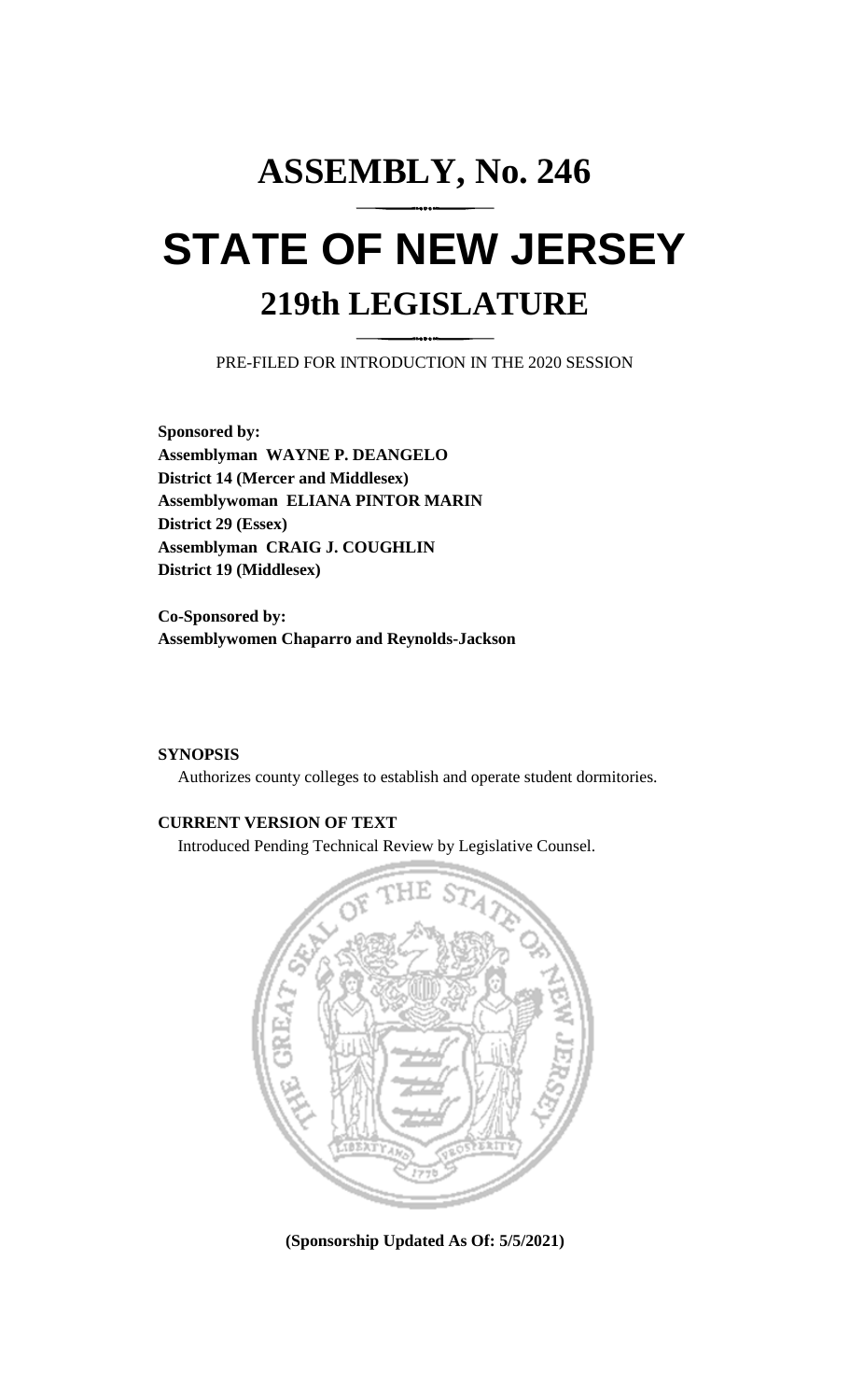#### **A246** DEANGELO, PINTOR MARIN

 $\mathcal{D}$ 

 **AN ACT** concerning student housing at county colleges, amending N.J.S.18A:64A-12, and supplementing chapter 64A of Title 18A of the New Jersey Statutes.  $\overline{\mathbf{A}}$  **BE IT ENACTED** *by the Senate and General Assembly of the State of New Jersey:* 8 1. N.J.S.18A:64A-12 is amended to read as follows: 18A:64A-12. For the effectuation of the purposes of this chapter, the board of trustees of a county college in addition to such other powers expressly granted to it by law, is hereby granted the following powers: a. To adopt or change the name of the county college; b. To adopt and use a corporate seal; c. To sue and be sued; d. To determine the educational curriculum and program of the college consistent with the programmatic mission of the institution or approved by the Commission on Higher Education; e. To appoint and fix the compensation and term of office of a president of the college who shall be the executive officer of the college and an ex officio member of the board of trustees; f. To appoint, upon nomination of the president, members of the administrative and teaching staffs and fix their compensation and terms of employment subject to the provisions of N.J.S.18A:64A-13; g. To appoint or employ, upon nomination of the president, such other officers, agents and employees as may be required to carry out the provisions of this chapter and to fix and determine their qualifications, duties, compensation, terms of office and all other conditions and terms of employment and retention; h. To fix and determine tuition rates and other fees to be paid by students; and to establish fees for room and board sufficient for the operation, maintenance, and rental of student housing and food service facilities; i. To grant diplomas, certificates or degrees; j. To enter into contracts and agreements with the State or any of its political subdivisions or with the United States, or with any public body, department or other agency of the State or the United States or with any individual, firm or corporation which are deemed necessary or advisable by the board for carrying out the provisions of this chapter; k. To accept from any government or governmental department, agency or other public or private body or from any other source grants or contributions of money or property which the board may use for or in aid of any of its purposes;

**EXPLANATION – Matter enclosed in bold-faced brackets [thus] in the above bill is not enacted and is intended to be omitted in the law.**

**Matter underlined thus is new matter.**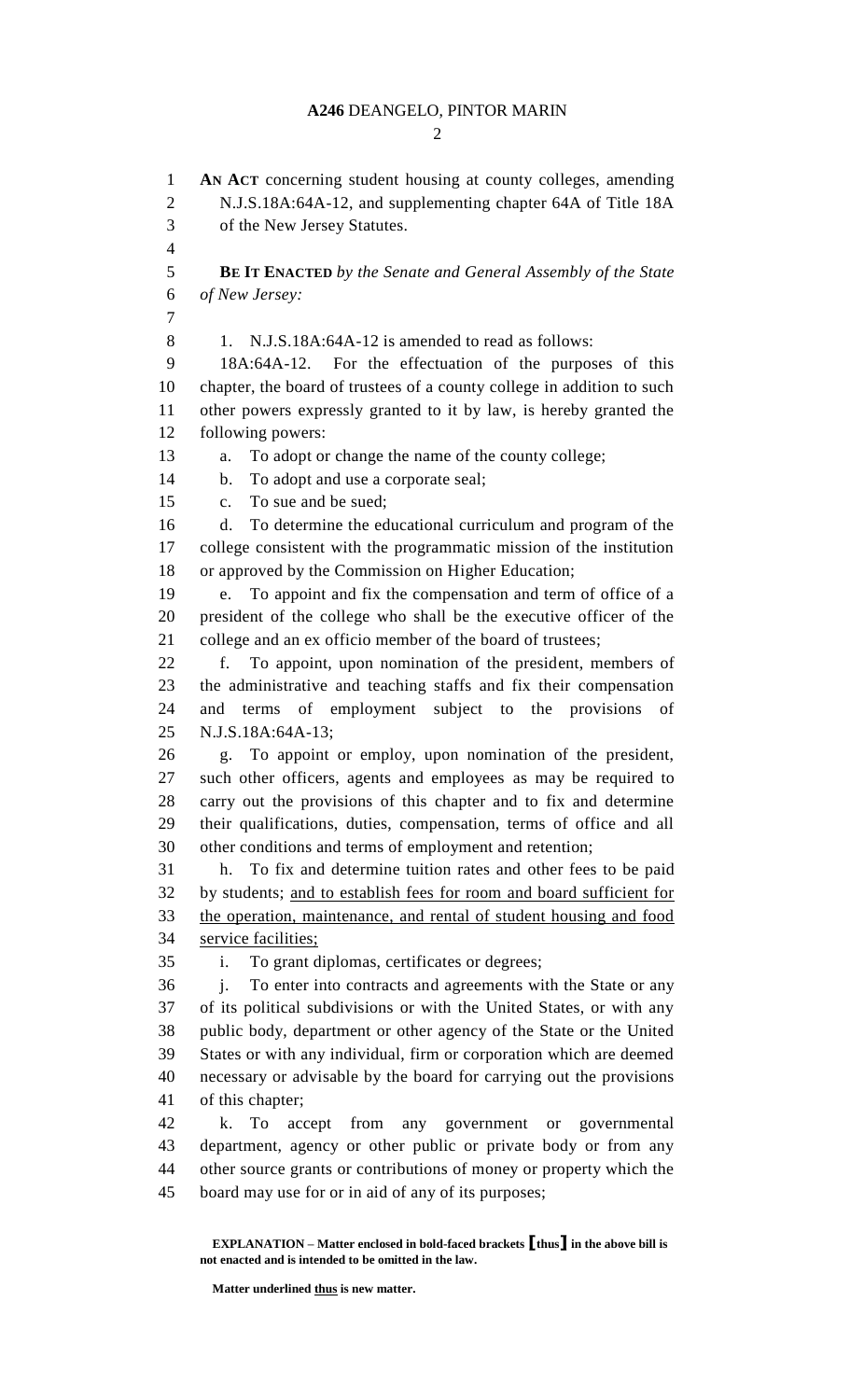1 l. To acquire (by gift, purchase, condemnation or otherwise), own, lease, use and operate property, whether real, personal or mixed, or any interest therein, which is necessary or desirable for college purposes; m. To determine that any property owned by the county college is no longer necessary for college purposes and to sell the same at such price and in such manner and upon such terms and conditions as shall be established by the board; n. To exercise the right of eminent domain, pursuant to the provisions of Title 20, Eminent Domain, of the Revised Statutes, to acquire any property or interest therein; o. To make and promulgate such rules and regulations, not inconsistent with the provisions of this chapter or with the rules and regulations promulgated hereunder that are necessary and proper for the administration and operation of a county college and to implement the provisions of this chapter; p. To exercise all other powers, not inconsistent with the provisions of this chapter or with the rules and regulations promulgated hereunder which may be reasonably necessary or incidental to the establishment, maintenance and operation of a county college; and q. To establish and maintain a dedicated reserve fund for minor capital needs which in any given year shall not exceed 3% of the replacement value of the college's physical plant. (cf: P.L.1999, c.46, s.41) 2. (New section) a. The board of trustees of a county college may construct, operate, and maintain dormitories, including dining and other incidental facilities, for use by students in attendance at the county college, and shall establish the fees to be charged to students for residing in the dormitories. b. A county college may enter into a public-private partnership agreement as authorized pursuant to the provisions of section 43 of P.L.2009, c.90 (C.18A:64-85) for these purposes. A dormitory construction project under a public-private partnership agreement shall contain a project labor agreement pursuant to the requirements of paragraph (1) of subsection d. of section 43 of P.L.2009, c.90 (C.18A:64-85). 3. This act shall take effect immediately. STATEMENT Current law neither prohibits nor expressly authorizes county colleges to establish on-campus student housing. This bill would permit a county college to construct, operate, and maintain dormitories, including dining and other incidental facilities, for use